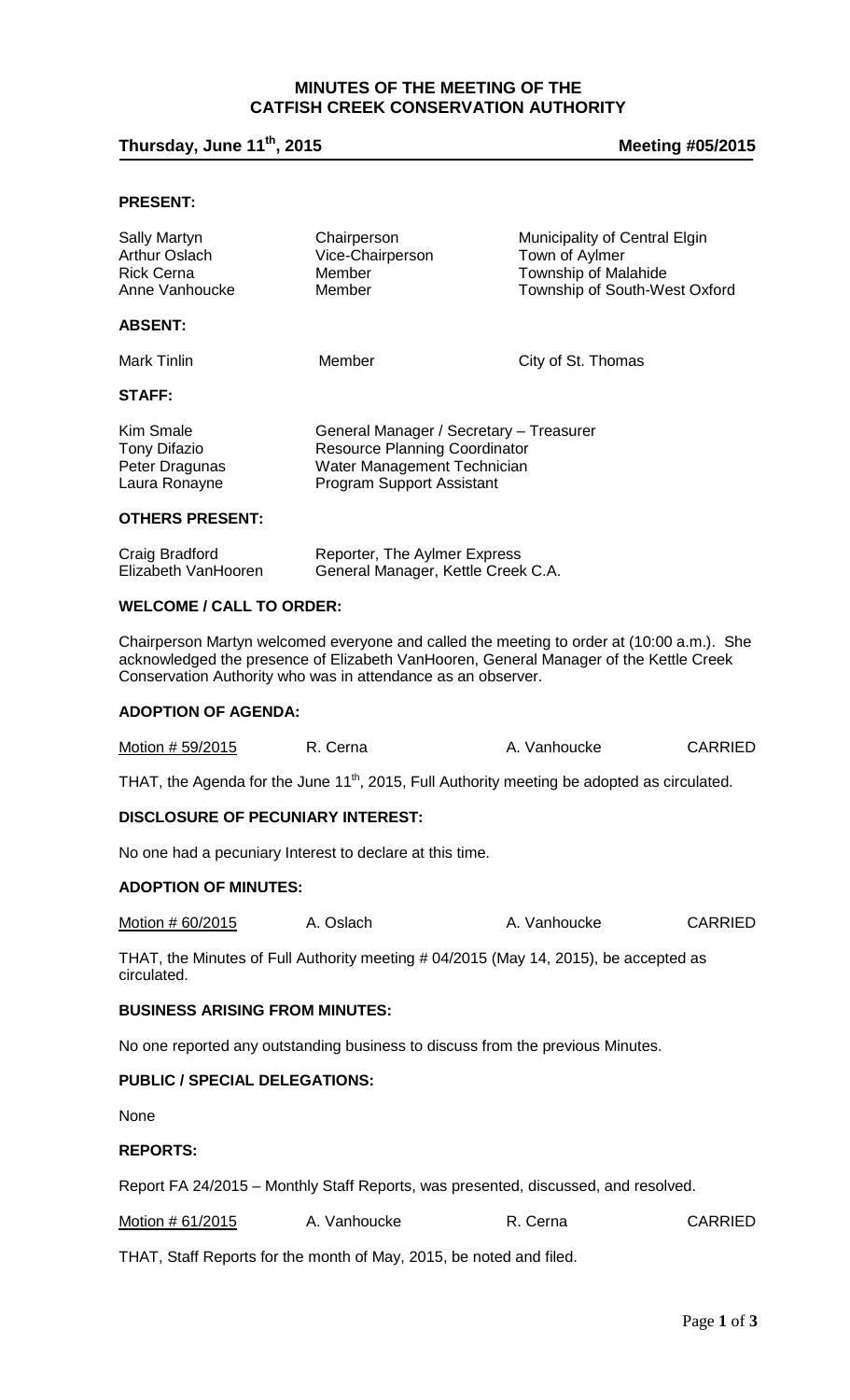| and resolved.                                | Report FA 25/2015 - May Summary of Revenue and Expenditures, was presented, discussed,        |              |                |
|----------------------------------------------|-----------------------------------------------------------------------------------------------|--------------|----------------|
| Motion # 62/2015                             | A. Oslach                                                                                     | A. Vanhoucke | <b>CARRIED</b> |
| THAT, Report FA 25/2015, be noted and filed. |                                                                                               |              |                |
|                                              | Report FA 26/2015 - Accounts Payable, was presented, discussed, and resolved.                 |              |                |
| Motion # 63/2015                             | R. Cerna                                                                                      | A. Vanhoucke | <b>CARRIED</b> |
| Report FA 26/2015.                           | THAT, Accounts Payable totaling \$27,326.62, be approved for payment as presented in          |              |                |
| discussed, and resolved.                     | Report FA 27/2015 – Approved Section 28 Regulation Applications, was presented,               |              |                |
| <u>Motion # 64/2015</u>                      | A. Oslach                                                                                     | R. Cerna     | <b>CARRIED</b> |
| FA 27/2015, as information.                  | THAT, the Full Authority receive the staff approved Section 28 Regulation Applications Report |              |                |
|                                              | Report FA 28/2015 – Special Projects Funding, was presented, discussed, and resolved.         |              |                |
| Motion # 65/2015                             | A. Oslach                                                                                     | A. Vanhoucke | <b>CARRIED</b> |

THAT, the Full Authority acknowledge the 2015 Special Projects as outlined in Report FA 28/2015.

## **GENERAL MANAGER / SECRETARY-TREASURER'S REPORT:**

a) General Manager's Meeting:

The General Managers from the 36 Conservation Authorities met in Toronto on May 25<sup>th</sup> to discuss a variety of issues including provincial funding for 2015-2016. It appears at this time that the Operating Grants will remain the same as in 2014-2015.

b) Conservation Authorities Act:

The members were informed that the Ministry of Natural Resources and Forestry has generated a Discussion Paper regarding amendments to the Conservation Authorities Act. This document is currently being circulated internally to other Provincial Ministries for comment. Results of those discussions are expected to be posted on the Environmental Registry for public review this summer.

## **UNFINISHED BUSINESS:**

None

## **CHAIRPERSON'S / BOARD MEMBER'S REPORT:**

Vice-Chairperson Oslach mentioned that the Town of Aylmer has submitted an application to Infrastructure Canada for funding to extend the walking trail along Catfish Creek from the Ivan Steen Conservation Area to Dingle Street.

## **NOTICE OF MOTIONS / NEW BUSINESS:**

None